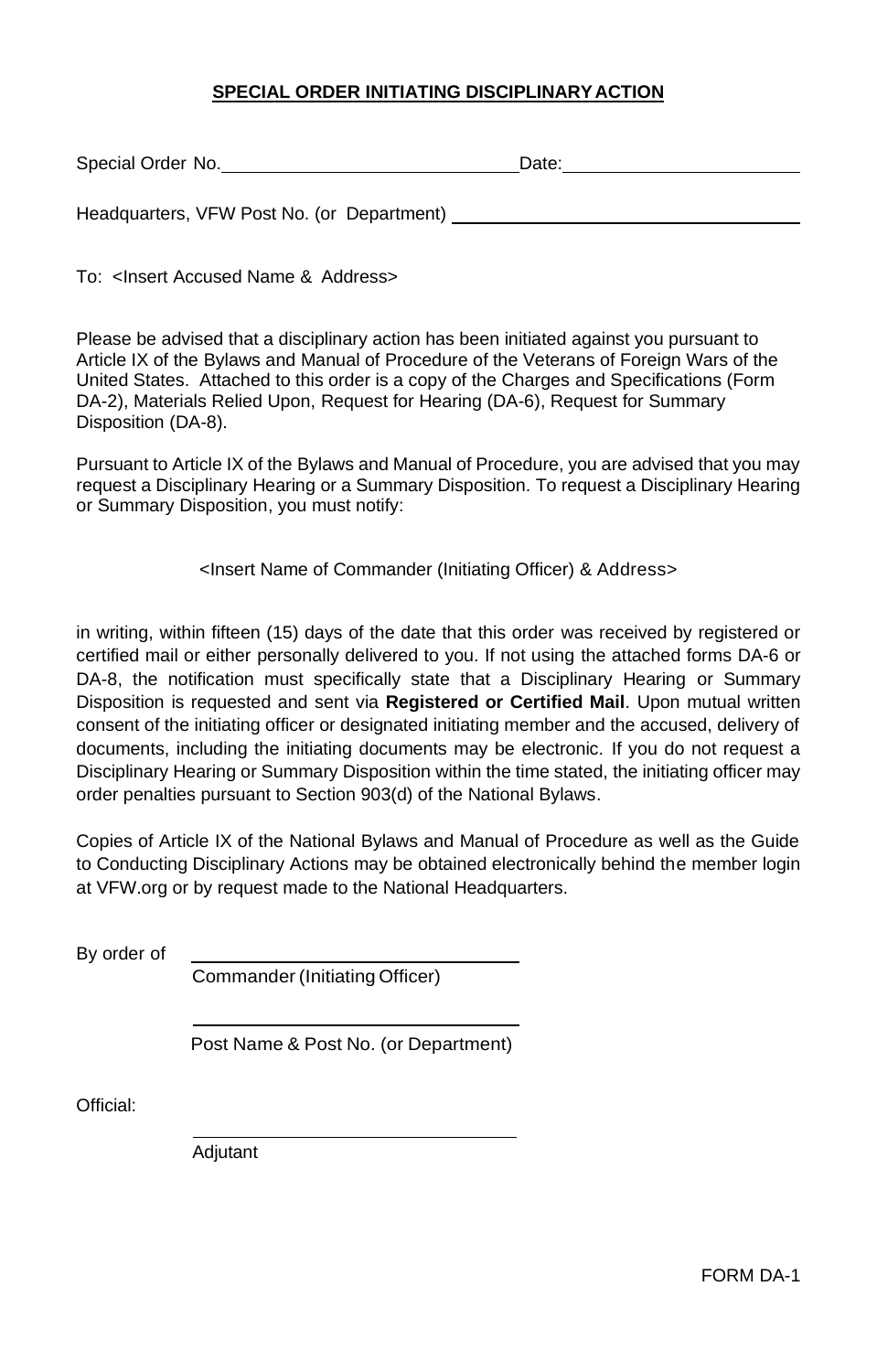# **CHARGES AND SPECIFICATIONS**

| <u> 1989 - Andrea Andrew Maria (h. 1989).</u>                                                                                                                                                                                        |
|--------------------------------------------------------------------------------------------------------------------------------------------------------------------------------------------------------------------------------------|
|                                                                                                                                                                                                                                      |
| Specification 2: New York Specification 2:                                                                                                                                                                                           |
|                                                                                                                                                                                                                                      |
|                                                                                                                                                                                                                                      |
|                                                                                                                                                                                                                                      |
| Charge 2: <b>Charge 2: Charge 2: Charge 2: Charge 2: Charge 2: Charge 2: Charge 2: Charge 2: Charge 2: Charge 2: Charge 2: Charge 2: Charge 2: Charge 2: Charge 2: Charge 2: Charge 2: Charge </b>                                   |
|                                                                                                                                                                                                                                      |
|                                                                                                                                                                                                                                      |
|                                                                                                                                                                                                                                      |
| Specification 1: <u>Conservation and Conservation and Conservation and Conservation and Conservation and Conservation and Conservation and Conservation and Conservation and Conservation and Conservation and Conservation and </u> |
|                                                                                                                                                                                                                                      |
|                                                                                                                                                                                                                                      |
|                                                                                                                                                                                                                                      |
|                                                                                                                                                                                                                                      |
|                                                                                                                                                                                                                                      |
|                                                                                                                                                                                                                                      |

On my oath or affirmation as a member of the Veterans of Foreign Wars of the United States, I declare that I have a reasonable belief that the above-described act or acts have been committed.

Initiating Officer (Name & Signature) Date

Official:

Adjutant (Name & Signature) Date

(If additional Charges and Specifications are required, continue on a separate page and attach to this form.)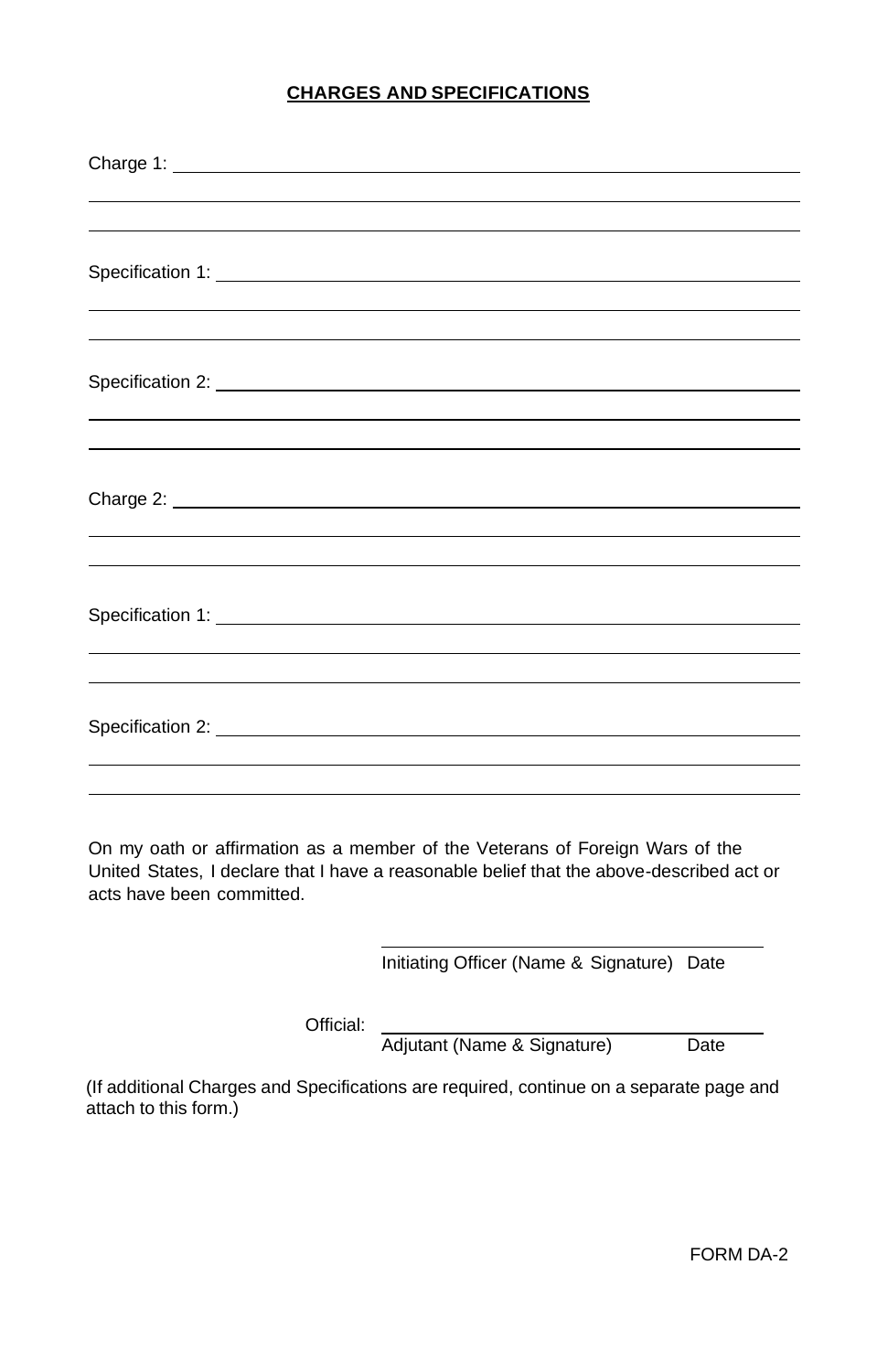## **ORDER APPOINTING A DISCIPLINARYHEARING PANEL AND SPECIAL ORDER**

| Special Order No.                           | Date: |
|---------------------------------------------|-------|
| Headquarters, VFW Post No. (or Department): |       |

In Accordance with the provision of section 903 of the National Bylaws and Manual of Procedure, the following Disciplinary Panel is hereby assigned:

# **DETAIL FOR THE PANEL**

|              |                                                                                                                                                                                                                                                                                      | of Post No. ________________ |
|--------------|--------------------------------------------------------------------------------------------------------------------------------------------------------------------------------------------------------------------------------------------------------------------------------------|------------------------------|
|              |                                                                                                                                                                                                                                                                                      | of Post No. _______________  |
|              | <b>Comrade</b> compared to the compared of Post No.                                                                                                                                                                                                                                  |                              |
|              | Comrade contracts of Post No.                                                                                                                                                                                                                                                        |                              |
|              | Comrade community of Post No.                                                                                                                                                                                                                                                        |                              |
|              | Comrade <u>compared and the compared of Post No.</u>                                                                                                                                                                                                                                 |                              |
|              | <b>Comrade</b> compared to the compared of the compared of Post No.                                                                                                                                                                                                                  |                              |
|              |                                                                                                                                                                                                                                                                                      |                              |
|              | Comrade Comrade Comrade Comrade Communication Communication of Post No. (President of Panel.                                                                                                                                                                                         |                              |
|              | The following have been identified as participants in the hearing:                                                                                                                                                                                                                   |                              |
|              | Comrade Comrade Comrade Comrade Comrade Communication of Post No. The Prosecutor                                                                                                                                                                                                     |                              |
|              | Comrade Counsel Comrade Counsel Communication of Post No. 6. Defense Counsel                                                                                                                                                                                                         |                              |
|              | The Disciplinary Hearing Panel shall convene at ________________________________                                                                                                                                                                                                     |                              |
|              | $\sim$ 00 $\sim$ 20 $\sim$ 30 $\sim$ 30 $\sim$ 30 $\sim$ 30 $\sim$ 30 $\sim$ 30 $\sim$ 30 $\sim$ 31 $\sim$ 31 $\sim$ 32 $\sim$ 31 $\sim$ 32 $\sim$ 31 $\sim$ 32 $\sim$ 32 $\sim$ 32 $\sim$ 32 $\sim$ 32 $\sim$ 32 $\sim$ 32 $\sim$ 32 $\sim$ 32 $\sim$ 32 $\sim$ 32 $\sim$ 32 $\sim$ |                              |
|              | or as soon after this date as practicable for the purpose of trying such person or persons as                                                                                                                                                                                        |                              |
|              |                                                                                                                                                                                                                                                                                      |                              |
|              |                                                                                                                                                                                                                                                                                      |                              |
| By order of: |                                                                                                                                                                                                                                                                                      |                              |
|              | Commander (as appropriate)                                                                                                                                                                                                                                                           |                              |
|              |                                                                                                                                                                                                                                                                                      |                              |
|              | Post Name & Post No. (or District or Department as appropriate)                                                                                                                                                                                                                      |                              |
| Official:    |                                                                                                                                                                                                                                                                                      |                              |
|              | Adjutant                                                                                                                                                                                                                                                                             |                              |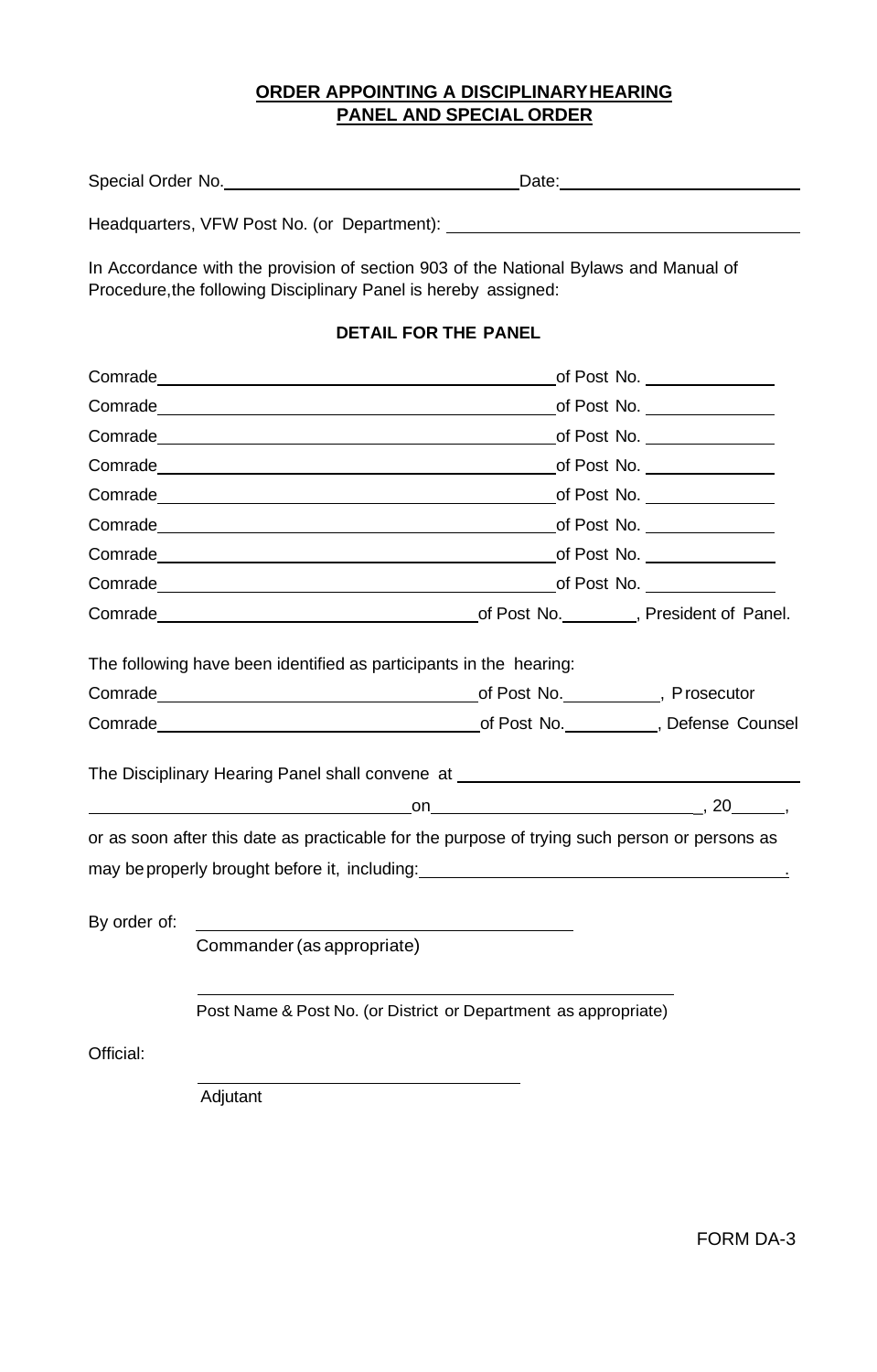#### **FINDINGS AND SENTENCE**

The panel was closed (or adjourned for the purpose of taking a ballot) and reported back as follows:

On all Charges and Specifications:

(Guilty or Not Guilty)

OR

| On Charge ________, Specification __________                                                                                                                                     |  |
|----------------------------------------------------------------------------------------------------------------------------------------------------------------------------------|--|
| On Charge ________, Specification _______                                                                                                                                        |  |
|                                                                                                                                                                                  |  |
|                                                                                                                                                                                  |  |
|                                                                                                                                                                                  |  |
| On Charge <b>Manufact</b> <sub>1</sub> , Specification <b>Specification</b> 5                                                                                                    |  |
| On Charge <b>Marge Marge Marge Marge Marge Marge Marge Marge Marge Marge Marge Marge Marge Marge Marge Marge Marge Marge Marge Marge Marge Marge Marge Marge Marge Marge Mar</b> |  |
| On Charge<br><u>(5)</u> Specification                                                                                                                                            |  |

The panel imposed the following sentence: <u>example and a sense of the panel</u>

Prosecutor (Name & Signature) President of the Panel (Name & Signature)

Date **Accused or counsel (Name & Signature if present)** Accused or counsel (Name & Signature if present)

Note: In the event the accused is not present, a copy of the Findings and Sentence shall be mailed to the accused last known address within seven (7) days after the hearing.

FORM DA-4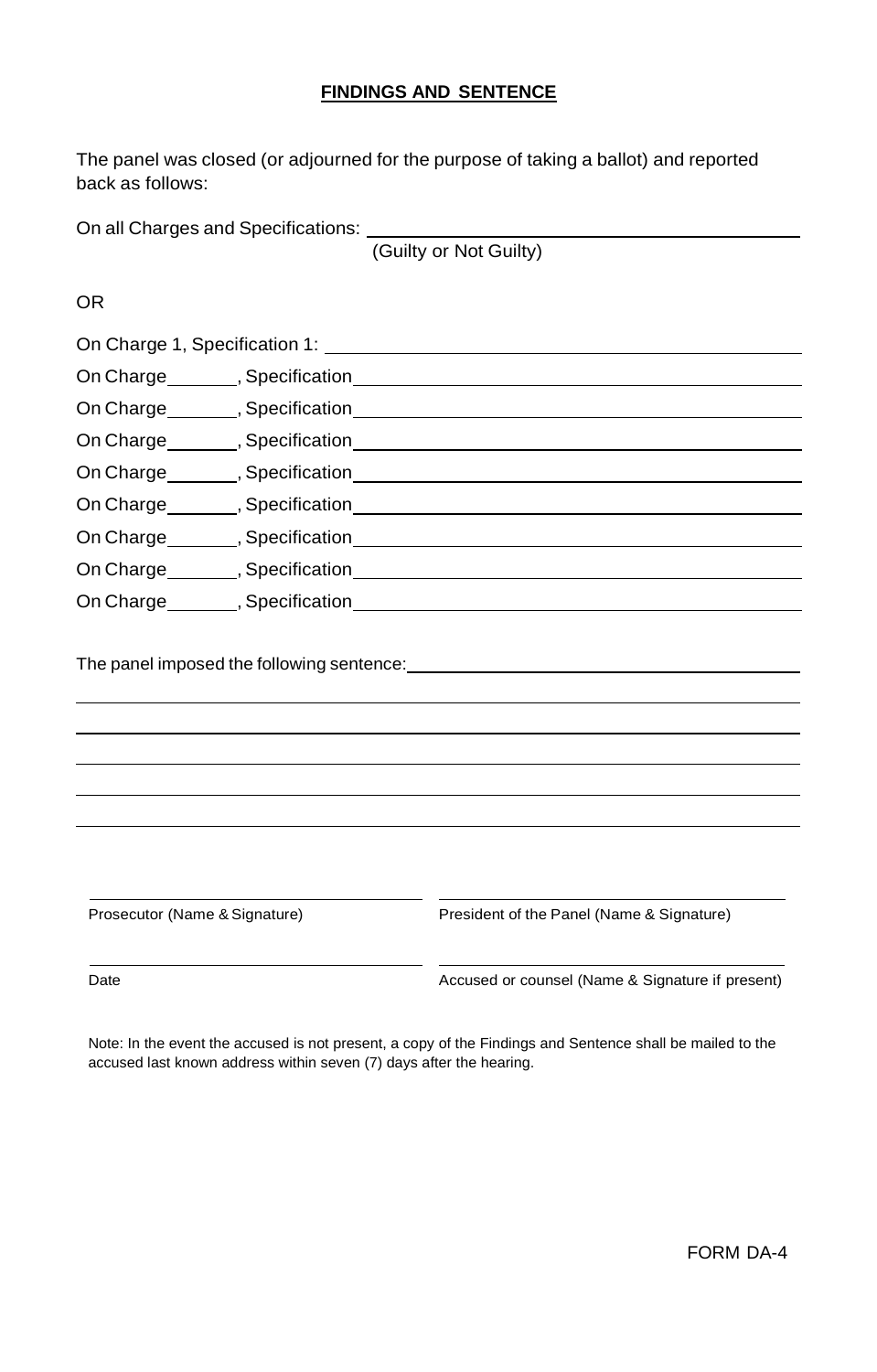## **FORM OF RECORD OF DISCIPLINARY ACTION**

Proceedings of a Disciplinary Hearing Panel convened at \_\_\_\_\_\_\_\_\_\_\_\_\_\_\_\_\_\_\_\_\_\_\_\_

|               | on , 20, pursuant to an order issued by                                                                                                                                                                                              |  |  |  |  |
|---------------|--------------------------------------------------------------------------------------------------------------------------------------------------------------------------------------------------------------------------------------|--|--|--|--|
|               | <b>PRESENT</b>                                                                                                                                                                                                                       |  |  |  |  |
|               | Comrade <b>Comrade</b> Post No. President of Post No. President of                                                                                                                                                                   |  |  |  |  |
|               |                                                                                                                                                                                                                                      |  |  |  |  |
|               | Comrade <b>Comrade</b> Comrade Counsel Comrade Counsel Comrade Counsel Comrade Counsel Comrade Counsel Comrade Counsel Comrade Counsel Comrade Counsel Comrade Counsel Comrade Counsel Comrade Counsel Comrade Counsel Comrade Coun  |  |  |  |  |
|               |                                                                                                                                                                                                                                      |  |  |  |  |
|               | Comrade <b>commade</b> Comrade Comrade Comrade Comrade Commade Commade Commade Commade Commade Commade Commade Commade Commade Commade Commade Commade Commade Commade Commade Commade Commade Commade Commade Commade Commade Comm  |  |  |  |  |
|               | Comrade Comrade Comrade Comrade Comrade Comrade Communication Communication of Post No.                                                                                                                                              |  |  |  |  |
|               | Comrade <b>commade</b> Comrade Comrade Comrade Comrade Commade Commade Commade Commade Commade Commade Commade Commade Commade Commade Commade Commade Commade Commade Commade Commade Commade Commade Commade Commade Commade Comm  |  |  |  |  |
|               | Comrade <b>Commande Community</b> Commande Community Community Community Community Community Community Community Community Community Community Community Community Community Community Community Community Community Community Comm  |  |  |  |  |
|               |                                                                                                                                                                                                                                      |  |  |  |  |
|               | Comrade Comrade Comrade Comrade Comrade Comrade Comrade Communication Communication Communication Communication                                                                                                                      |  |  |  |  |
| <b>ABSENT</b> |                                                                                                                                                                                                                                      |  |  |  |  |
|               |                                                                                                                                                                                                                                      |  |  |  |  |
|               | Comrade <u> Comrade Comrade Comrade Comrade Comrade Comrade Comrade Comrade Comrade Comrade Comrade Comrade Comrade Comrade Comrade Comrade Comrade Comrade Comrade Comrade Comrade Comrade Comrade Comrade Comrade Comrade Comr</u> |  |  |  |  |
|               | Comrade <u> Comrade Comrade Comrade Comrade Comrade Comrade Comrade Comrade Comrade Comrade Comrade Comrade Comrade Comrade Comrade Comrade Comrade Comrade Comrade Comrade Comrade Comrade Comrade Comrade Comrade Comrade Comr</u> |  |  |  |  |

The accused received notice of the Charges and Specifications in accordance with Section 903(b) and requested a hearing. Yes No

The following panel members were challenged (for cause) and excused:

Such challenges were sustained as to panel member(s):

 $\overline{a}$ 

 $\overline{\phantom{a}}$  $\overline{\phantom{a}}$ 

 $\overline{a}$  $\overline{a}$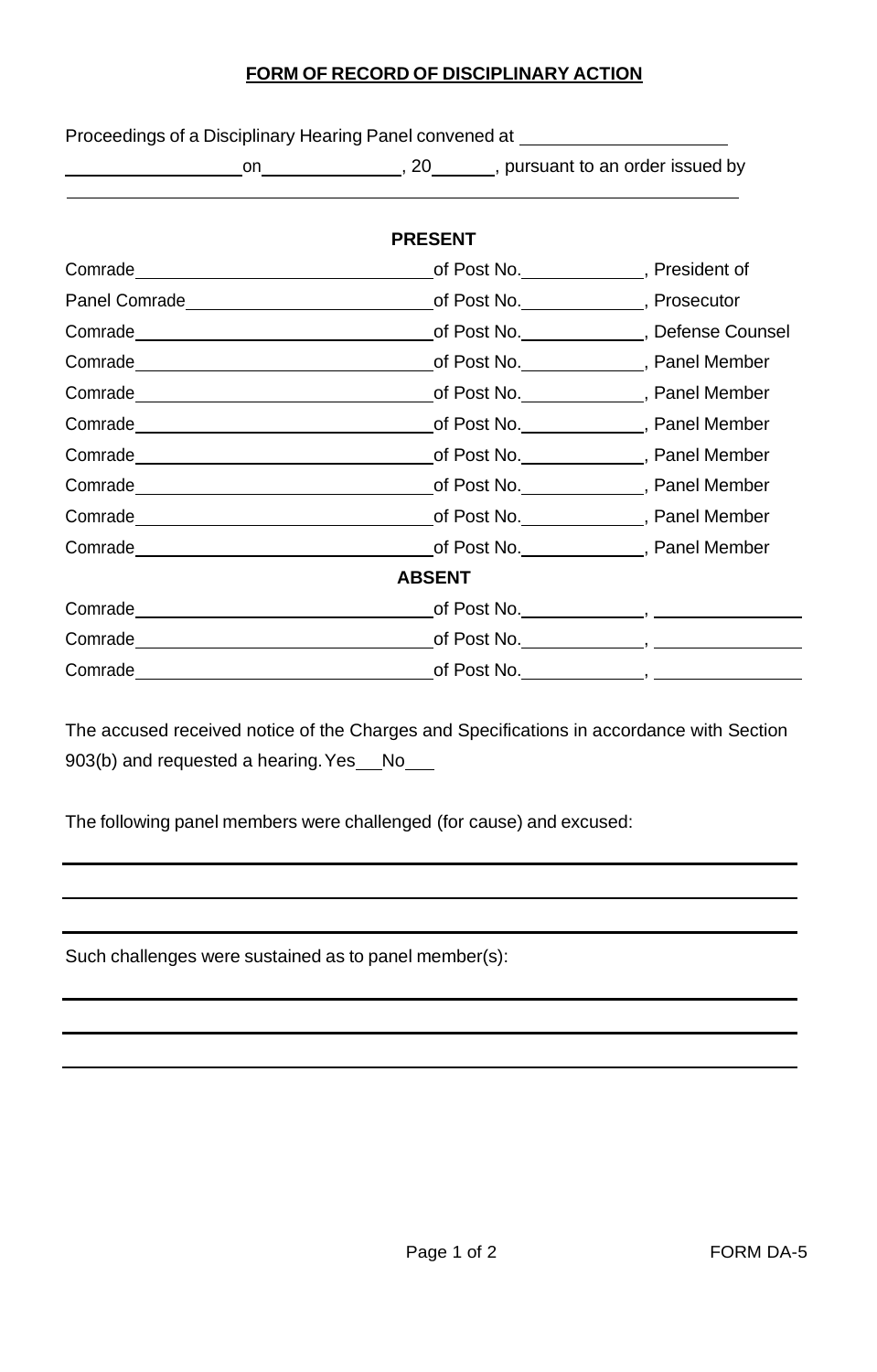Challenges for cause were made by the defense to panel member(s): Such challenges were sustained as to panel member(s): Accused (or Defense Counsel) stated that he had no objection to trial by any member remaining on the panel. Yes No The members of the panel were sworn. Yes No The Charges and Specifications were read to the accused, or the accused stated that he had read the charges and he responded as follows (PLEAS): To all Charges and Specifications: OR On Charge 1, Specification 1: On Charge , Specification : On Charge (a) Specification (b) is a set of the set of the set of the set of the set of the set of the set of the set of the set of the set of the set of the set of the set of the set of the set of the set of the set of th On Charge , Specification : On Charge , Specification : On Charge , Specification : On Charge , Specification : The following witnesses testified: The following documents were used in evidence: The defense was given full opportunity to examine each witness? Yes No The rights of the accused, as a witness, were explained? Yes \_\_\_\_\_ No\_\_\_ An argument was made by the Defense Counsel on behalf of the accused? Yes\_No\_\_ The accused took the witness stand in own defense? Yes No The accused was present at the trial? Yes No

 $\overline{\phantom{a}}$ 

President of the Panel Name & Signature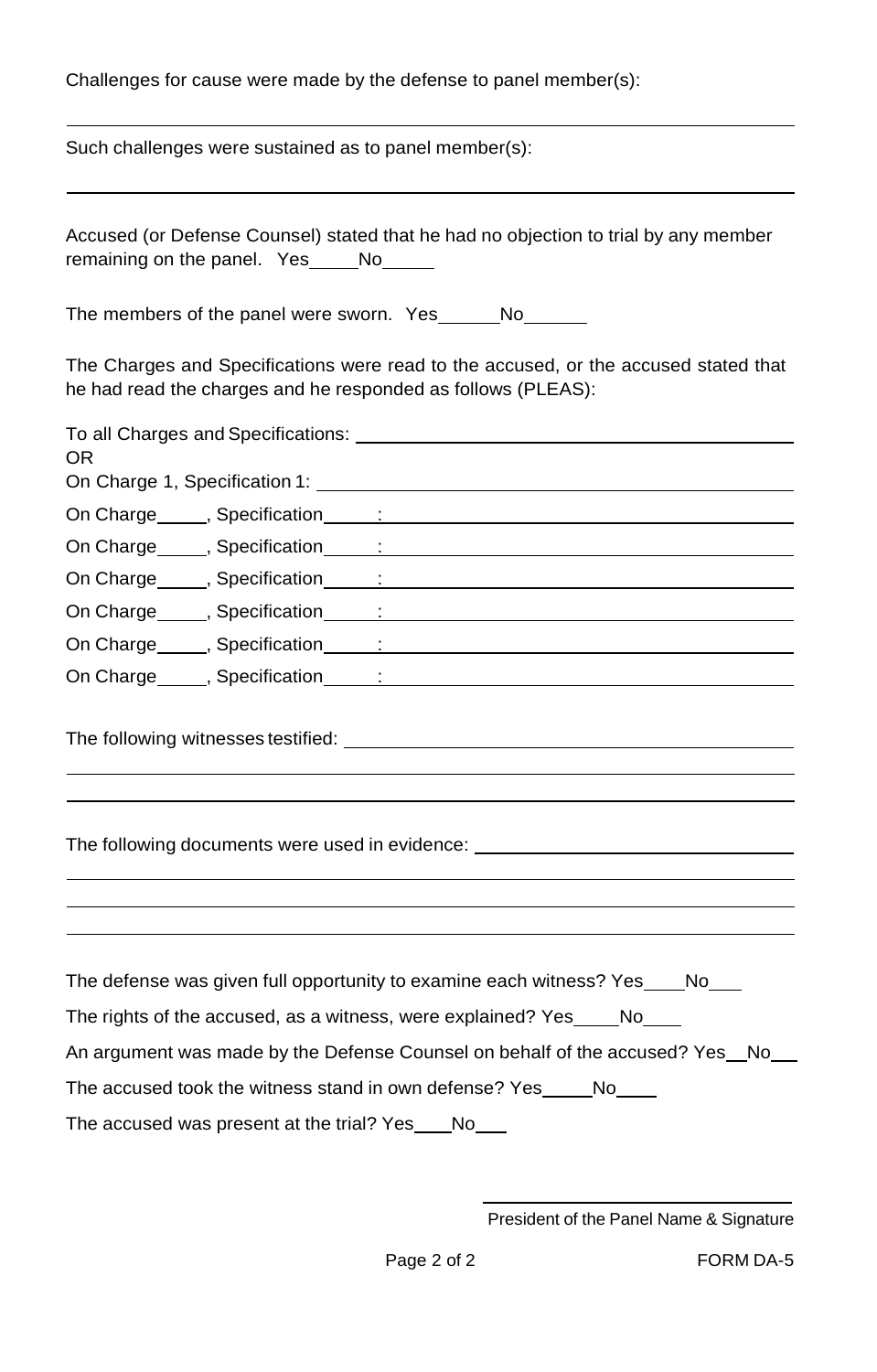## **REQUEST FOR HEARING**

I have received Special Order No. \_\_\_\_\_\_\_\_\_\_\_ dated \_\_\_\_\_\_\_\_\_\_\_\_\_\_\_\_\_ with attached charges and specifications, indicating that a disciplinary action has been initiated.

As a result of this action, I request a hearing in accordance with Section 903 of the National Bylaws and Manual of Procedure.

Accused Name & Signature **Date** 

Note: This request is to be mailed, via Registered or Certified Mail, with fifteen (15) days of receipt of the Special Order (Form DA-1), to the person listed on the Special Order (Form DA-1).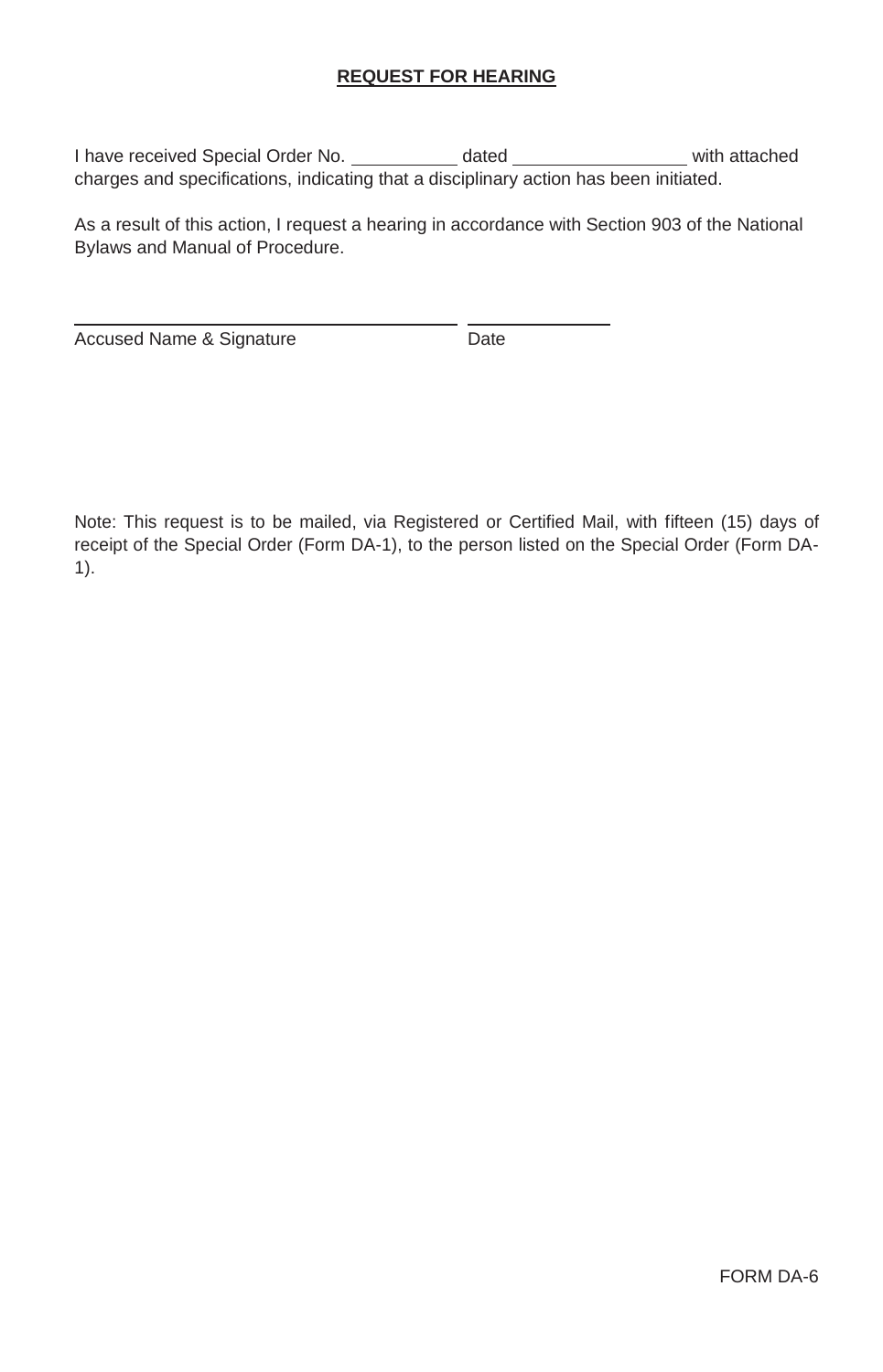## **NOTIFICATION OF PENALTY (NO HEARING/SUMMARY DISPOSITION REQUESTED)**

(Insert Date)

VFW Post XXXX *No.* Address 1 City, State, ZIP

(Accused Name), Member *Certified Mail Return Receipt Requested*

Comrade (Accused Name):

Special Order No. XXXX initiated an Article IX Disciplinary Action against you. The order, along with the required copies of the Charges and Specifications (Form DA-2), Materials Relied Upon, Request for Hearing (DA-6), Request for Summary Disposition (DA-8) were sent to you certified mail, return receipt requested pursuant to Section 903 of the VFW Manual of Procedure. You were advised that you may request a Disciplinary Hearing or Summary Disposition; you failed to do so.

As such, and in accordance with Section 903 of the National Bylaws, In the event that the accused member does not properly request a Disciplinary Hearing or Summary Disposition within fifteen (15) days or, prior to the expiration of the fifteen (15) day period, advises the Commander or the designated member initiating the action that a Disciplinary Hearing or Summary Disposition is not desired, the Commander or the designated member initiating the charges, may take such action as is deemed appropriate including the ordering of any penalties pursuant to Section 903(d) of the National Bylaws.

Therefore, I have ordered with concurrence of the Post the penalty of (state penalty; if desired you may add the reason for your penalty, but it is not required.)

Pursuant to Section 903(d) of the National Bylaws, this order is not subject to appeal.

By order of:

Commander (date)

Post No.

Official:

Adjutant (date)

cc: Department Adjutant

FORM DA-7 (Post)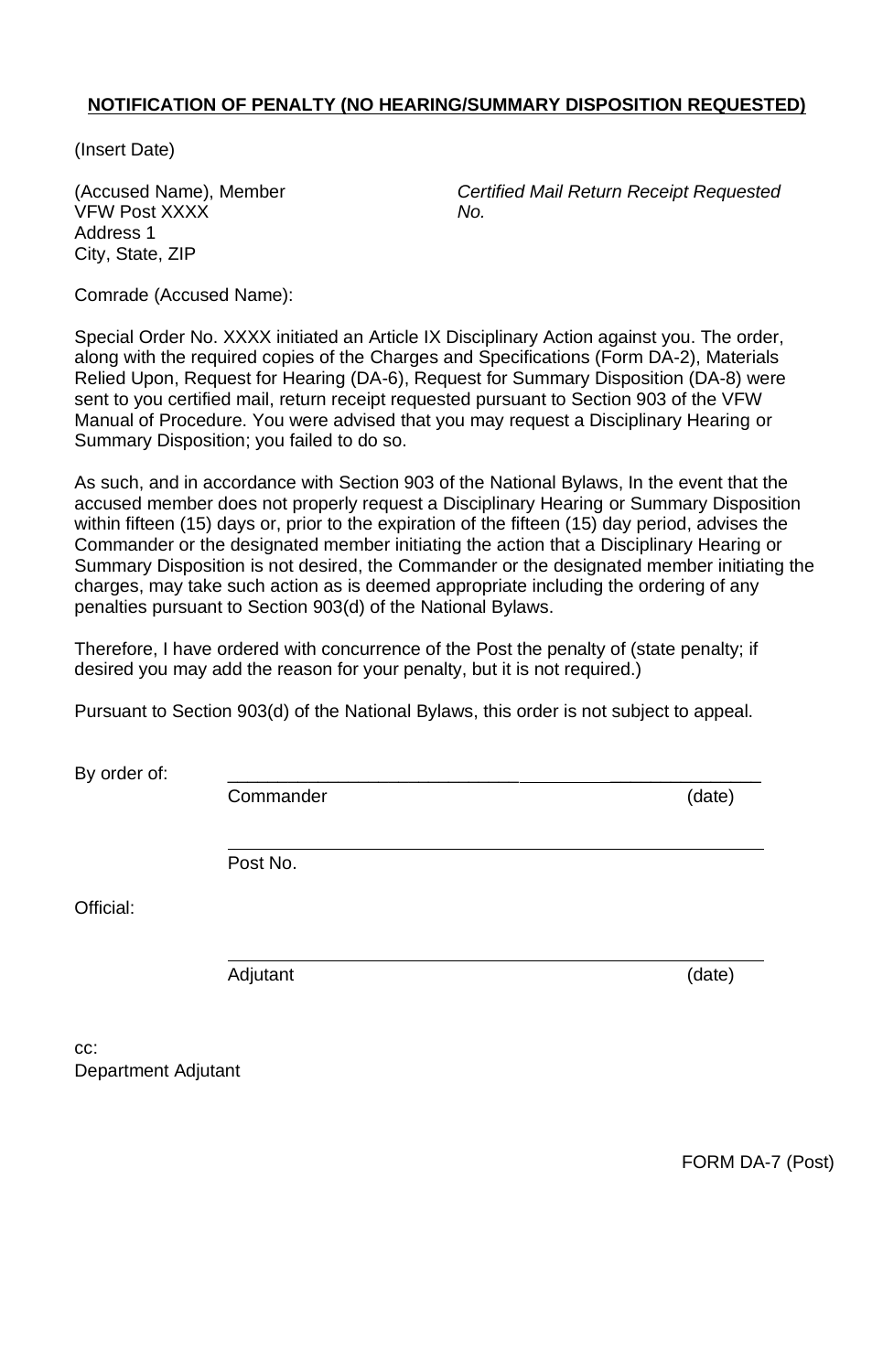#### **NOTIFICATION OF PENALTY (NO HEARING/SUMMARY DISPOSITION REQUESTED)**

(Insert Date)

VFW Post XXXX *No.* Address 1 City, State, ZIP

(Accused Name), Member *Certified Mail Return Receipt Requested*

Comrade (Accused Name):

Special Order No. XXXX initiated an Article IX Disciplinary Action against you. The order, along with the required copies of the Charges and Specifications (Form DA-2), Materials Relied Upon, Request for Hearing (DA-6), Request for Summary Disposition (DA-8) were sent to you certified mail, return receipt requested pursuant to Section 903 of the VFW Manual of Procedure. You were advised that you may request a Disciplinary Hearing or Summary Disposition; you failed to do so.

As such, and in accordance with Section 903 of the National Bylaws, In the event that the accused member does not properly request a Disciplinary Hearing or Summary Disposition within fifteen (15) days or, prior to the expiration of the fifteen (15) day period, advises the Commander or the designated member initiating the action that a Disciplinary Hearing or Summary Disposition is not desired, the Commander or the designated member initiating the charges, may take such action as is deemed appropriate including the ordering of any penalties pursuant to Section 903(d) of the National Bylaws.

Therefore, I have ordered with concurrence of the Department Council of Administration the penalty of (state penalty; if desired you may add the reason for your penalty, but it is not required.)

Pursuant to Section 903(d) of the National Bylaws, this order is not subject to appeal.

By order of:

Commander (date)

Department

Official:

Adjutant (date)

cc: Adjutant General